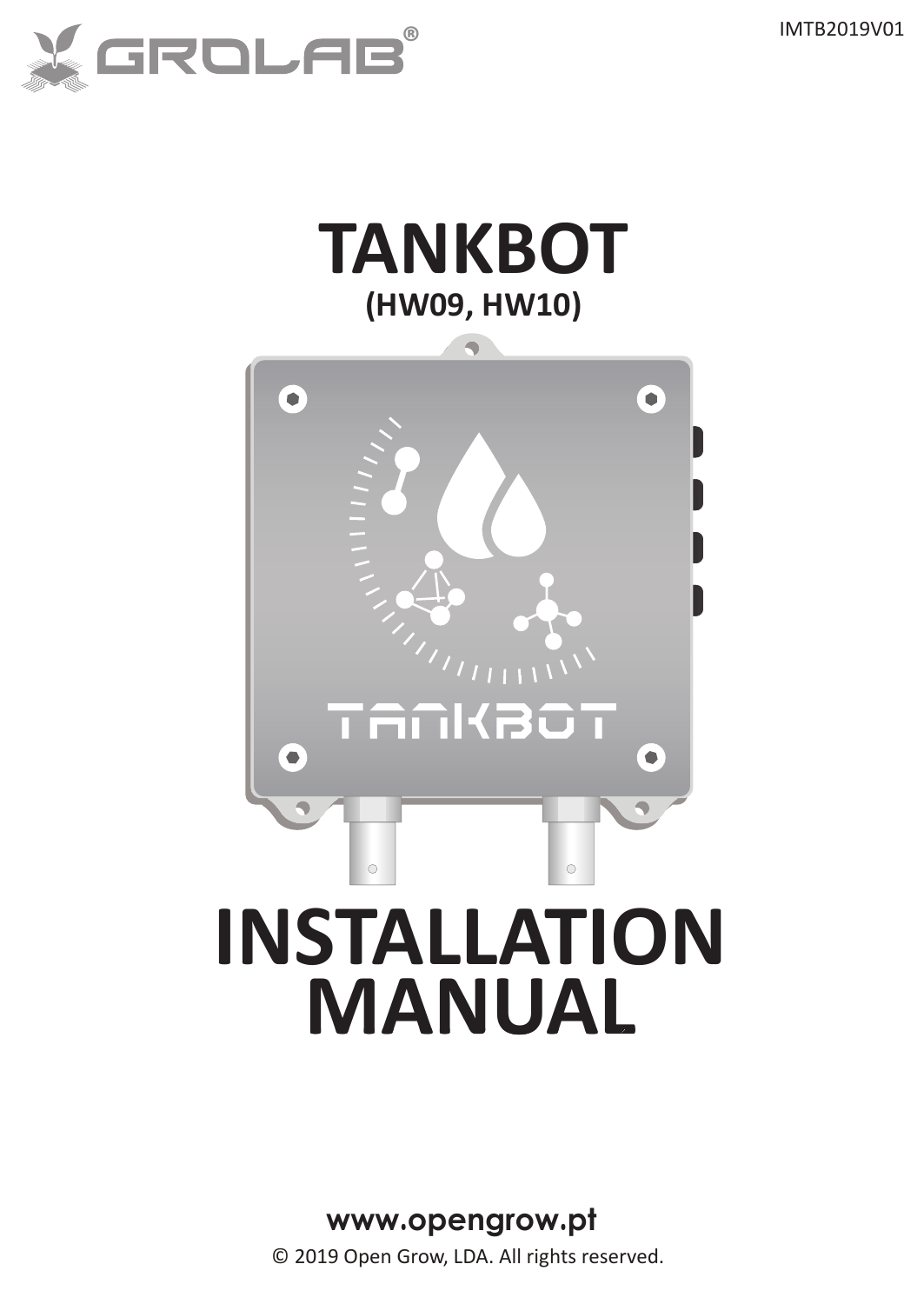



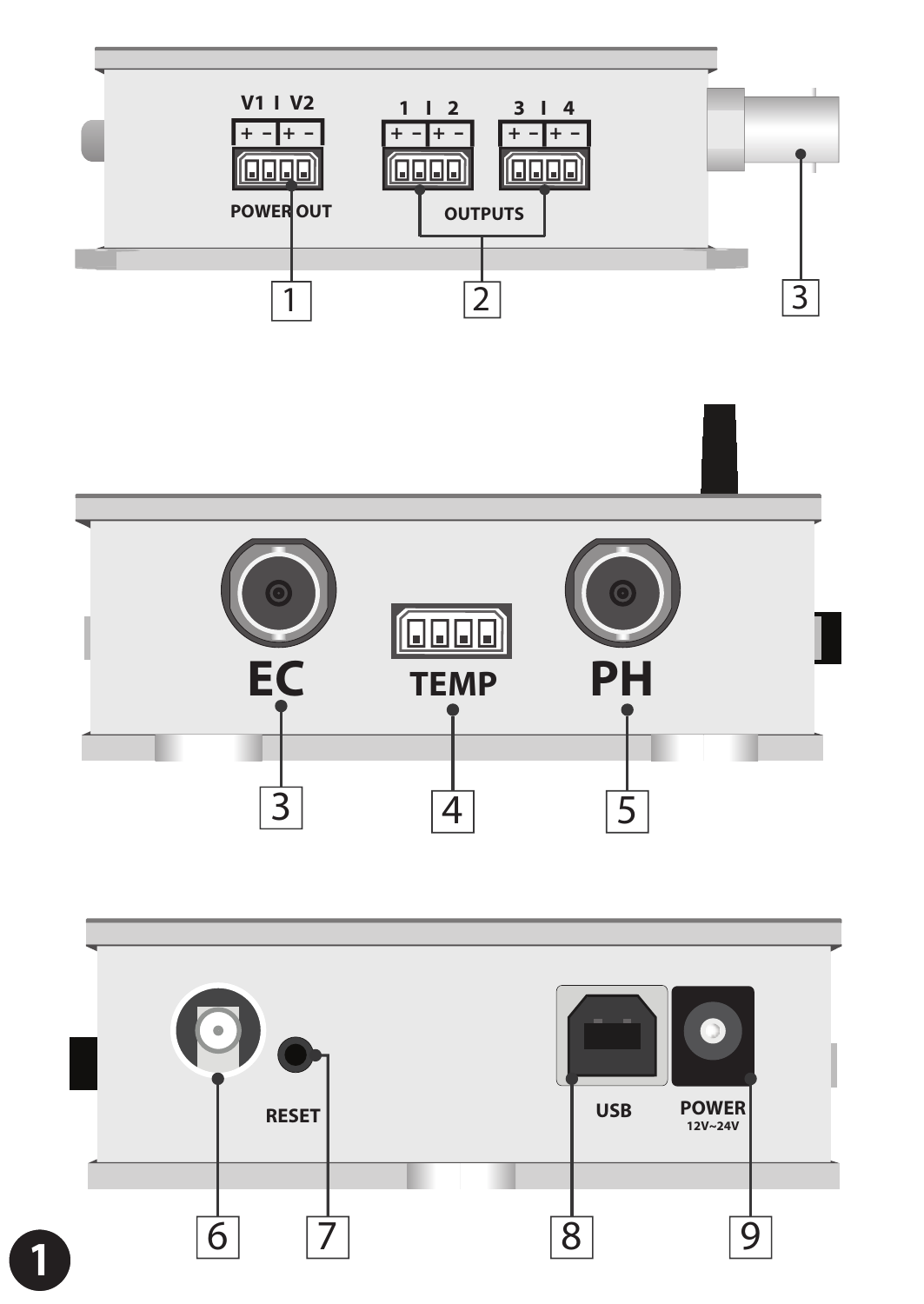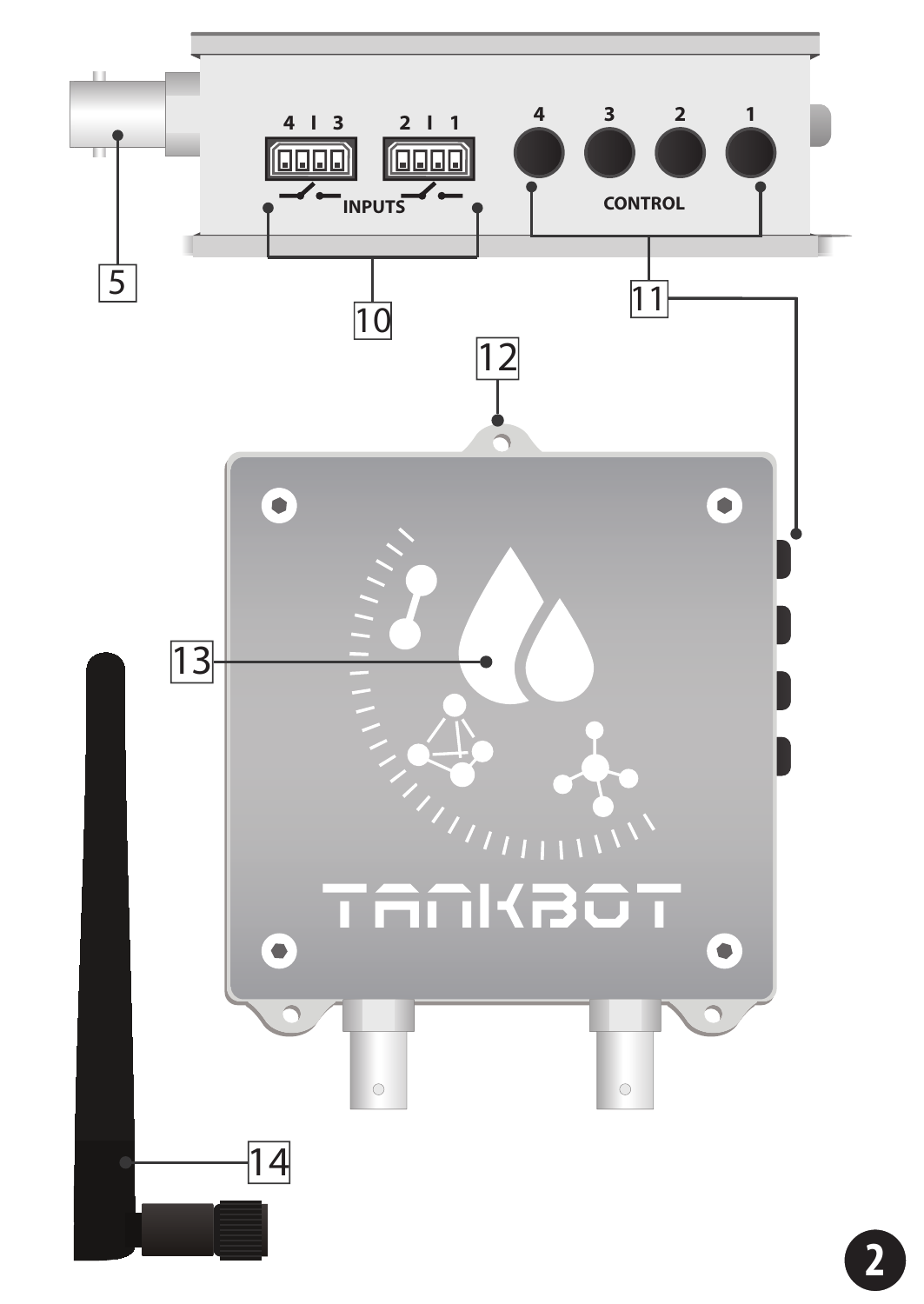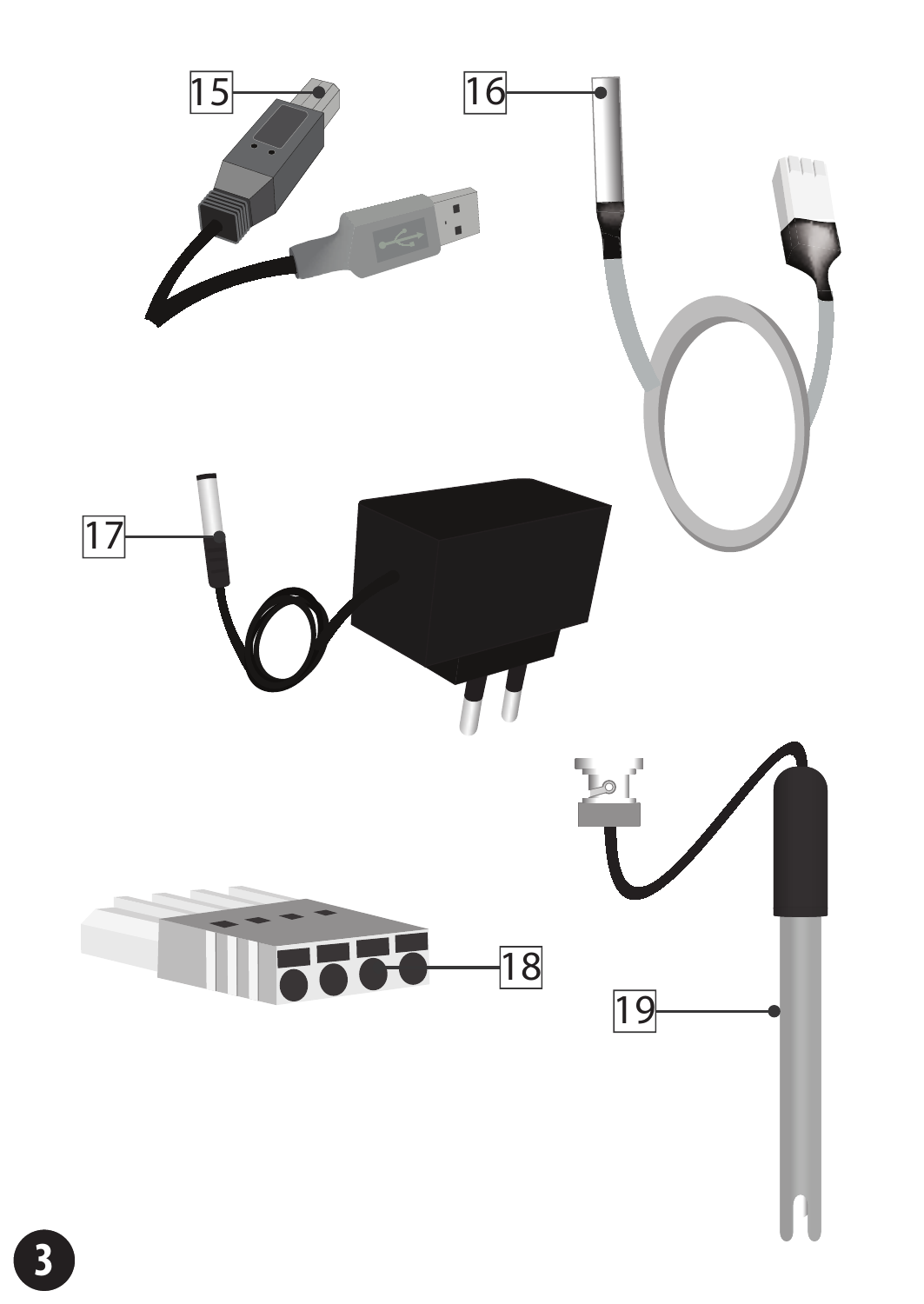

- 2 2 Controller connection outputs
- 3 **B** EC sensor outlet
- 4 **4** Temperature sensor outlet
- 5 5 PH sensor outlet
- 6 RF antenna outlet
- 6 7 Module reset button
- 7 8 8 Type-B USB outlet (Firmware updates)
- 9 12~24V<sub>DC</sub> power supply input
- 9 10 Sensor connection inputs
- 10 11 Manual switch buttons
- 11 12 Backets for wall-mounting
- 12 13 13 Status signal LED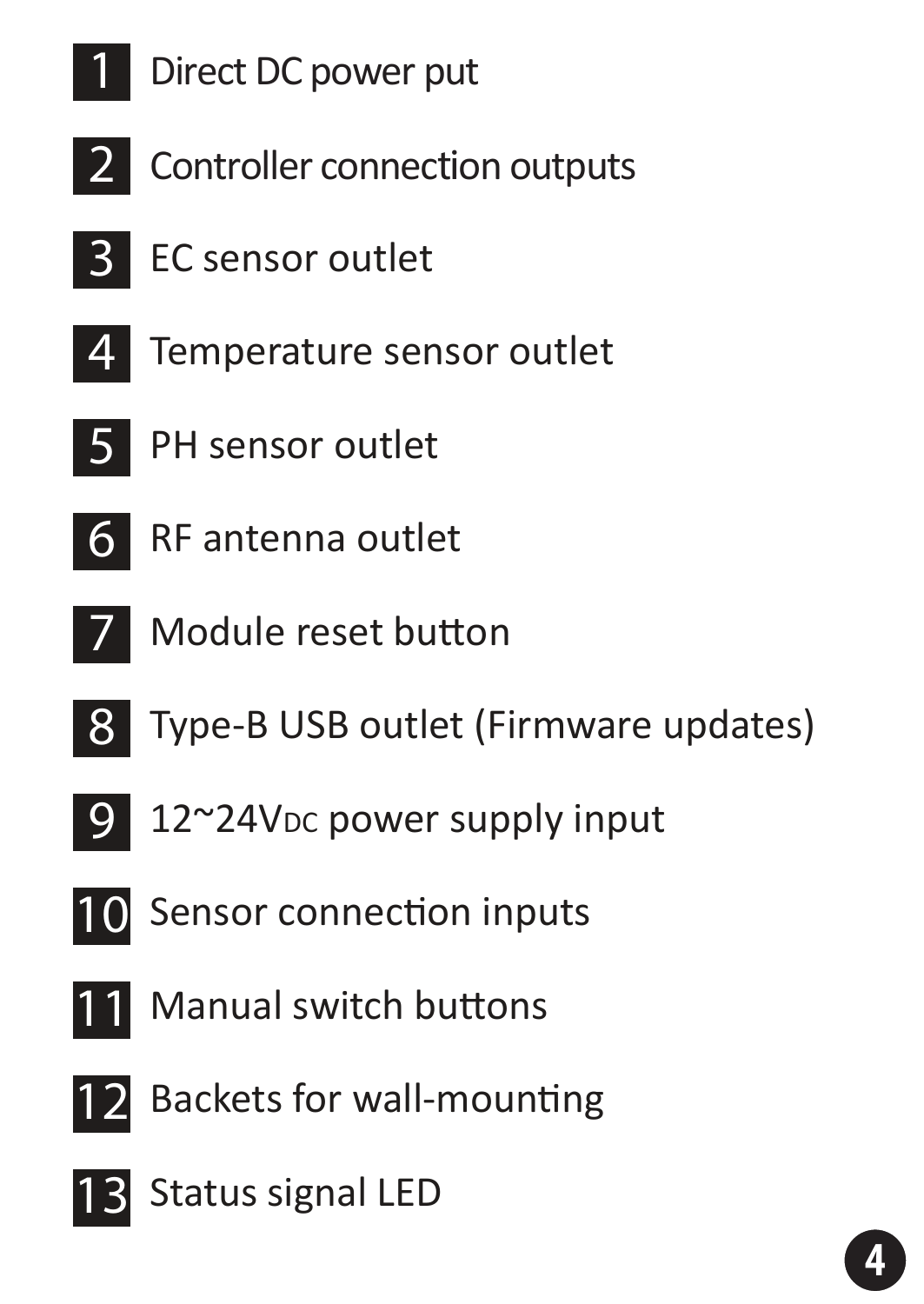- RF communication antenna
- **15** USB Type-B cable (Firmware updates) 14 15
- 16 Water/soil/air temperature sensor 16
- 110~230VAC / 12~24VDC power supply
- 18 4 Pin quick connector <u>-</u> 18
- 19 PH probe with BNC connector 19

# **INSTALLATION**

**5**



# Peripherals connection

Screw the communication antenna (14) into the module port (6). For correct communication, turn the antenna in order to position it vertically according to the direction of the module.

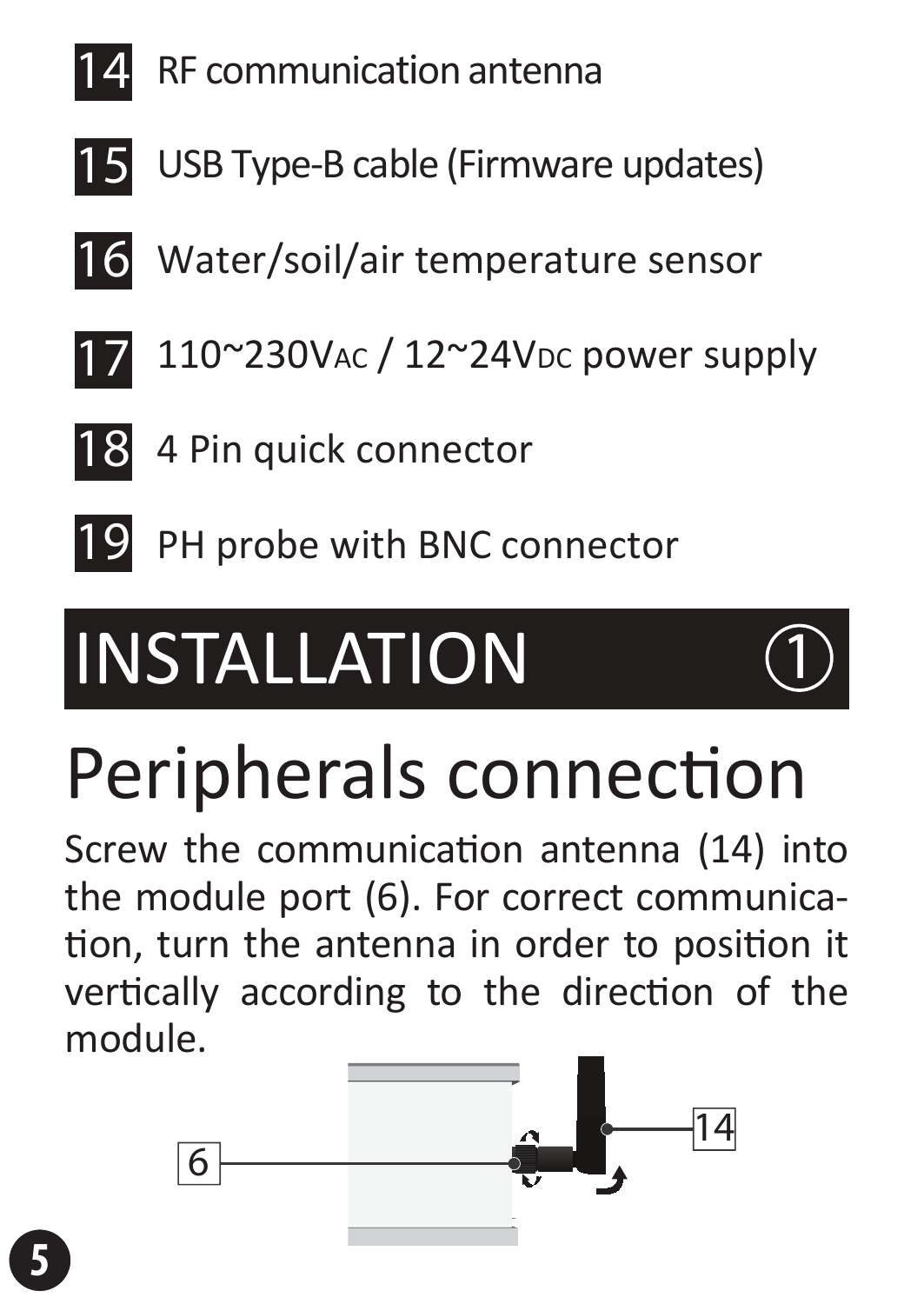Place the module on a firm surface, far from flood-prone areas. It is recommended that the module be mounted on a wall with the fixing holes on the upper part.

Once the module has been mounted, connect the power cable (17) to the module's power supply input (9) and the transformer to a  $110^{\circ}230$ V<sub>AC</sub> outlet.



With this connection made your module is powered and the LED indicator (13) should start to blink. You also now have power available on the Power output connector (1).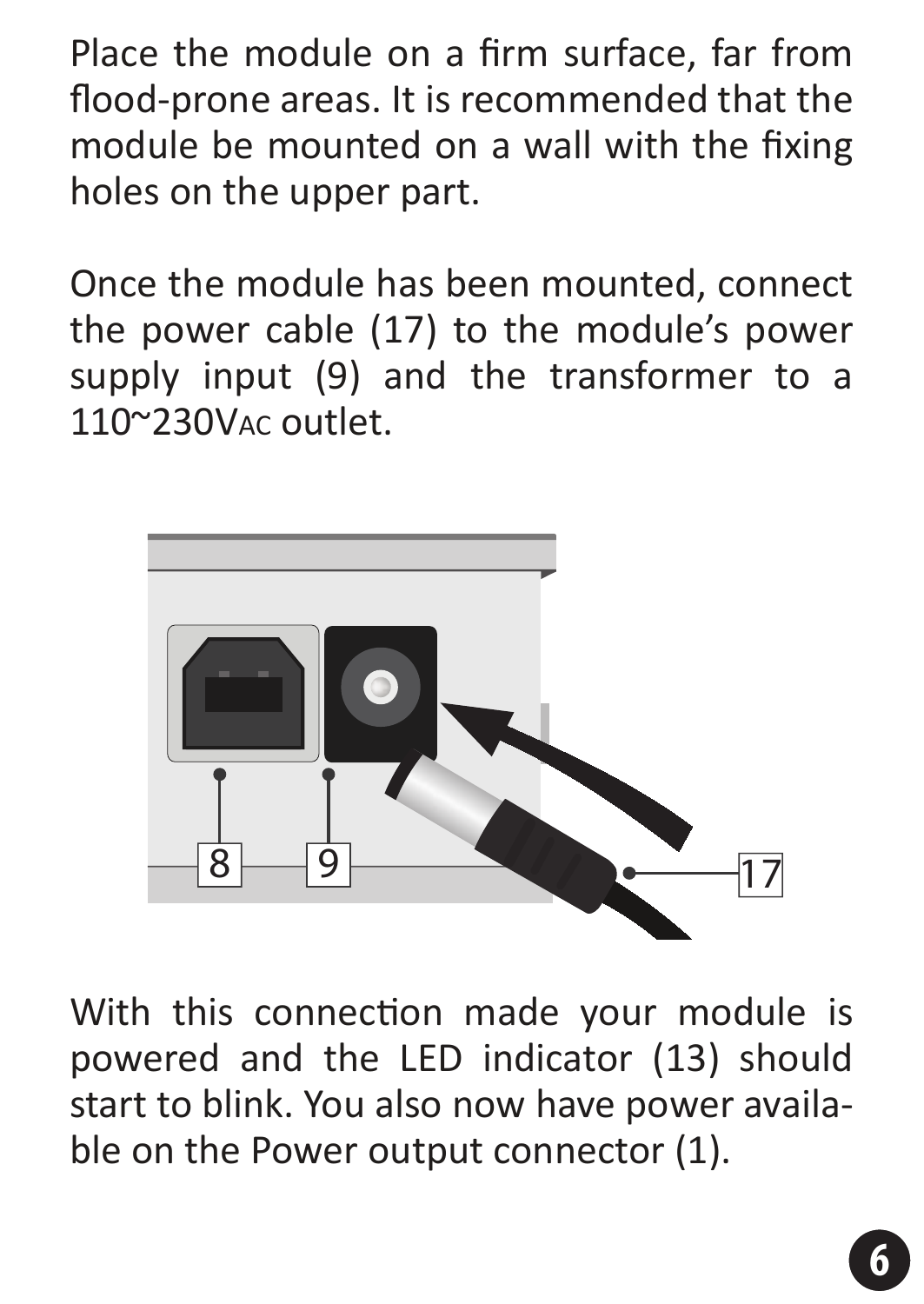Connect the pH and EC sensors to their respective outlets. Insert the tip of the plug and turn it clockwise to screw it in. c



Never exchange the position of the pH and EC **sensors.**

A wrong connection may deteriorate your devices or the module itself.

Calibrate the sensors using the software. Consult the calibration guide available by directly accessing **Tutorials** on your desktop. Once adjusted, insert the pH and EC sensors in your water tank. **7**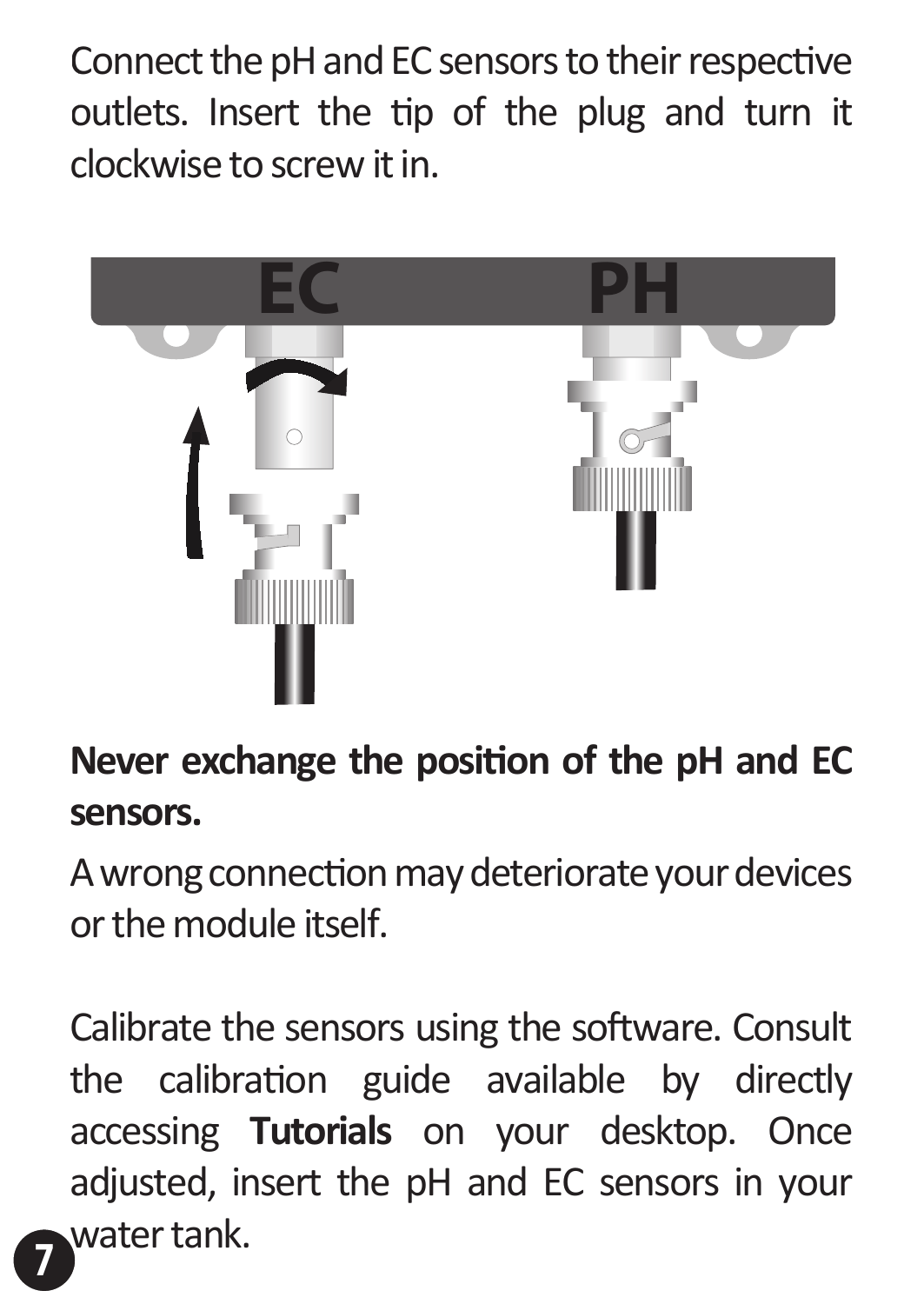Connect the water temperature sensor (16) to the module outlet  $(4)$  and place it in the water tank.



If you use any system to heat the water, maintain the sensor away from it.

Connect the cables of the peripherals to the sensor and actuator plugs (2/10). Each Plug is divided in two sections, one for each device.

Perform the following steps to correctly connect them without generating polarity problems.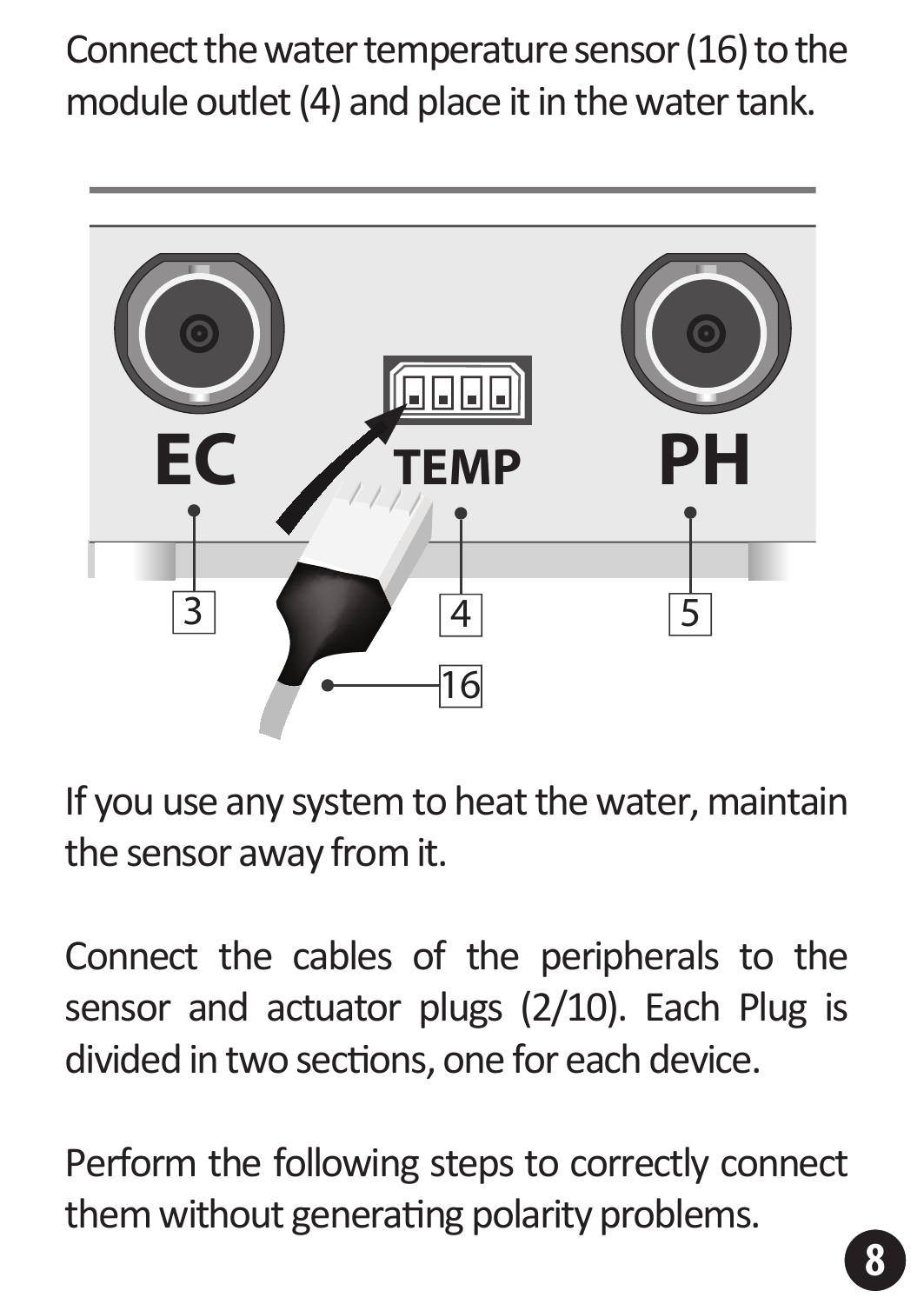**+ -** Connect your actuators (OUTPUTS) in the following order, respecting the position of the plug:



Twist the bare wire together and trimm it with a cutting tool so that when it is inserted into the plug it is not exposed and does not cause bad contact with other cables. c

To remove a wire from the plug, use a pin to press the hole associated to each cable located at the surface of the plug. Finally, pull the cable out of the hole to remove it.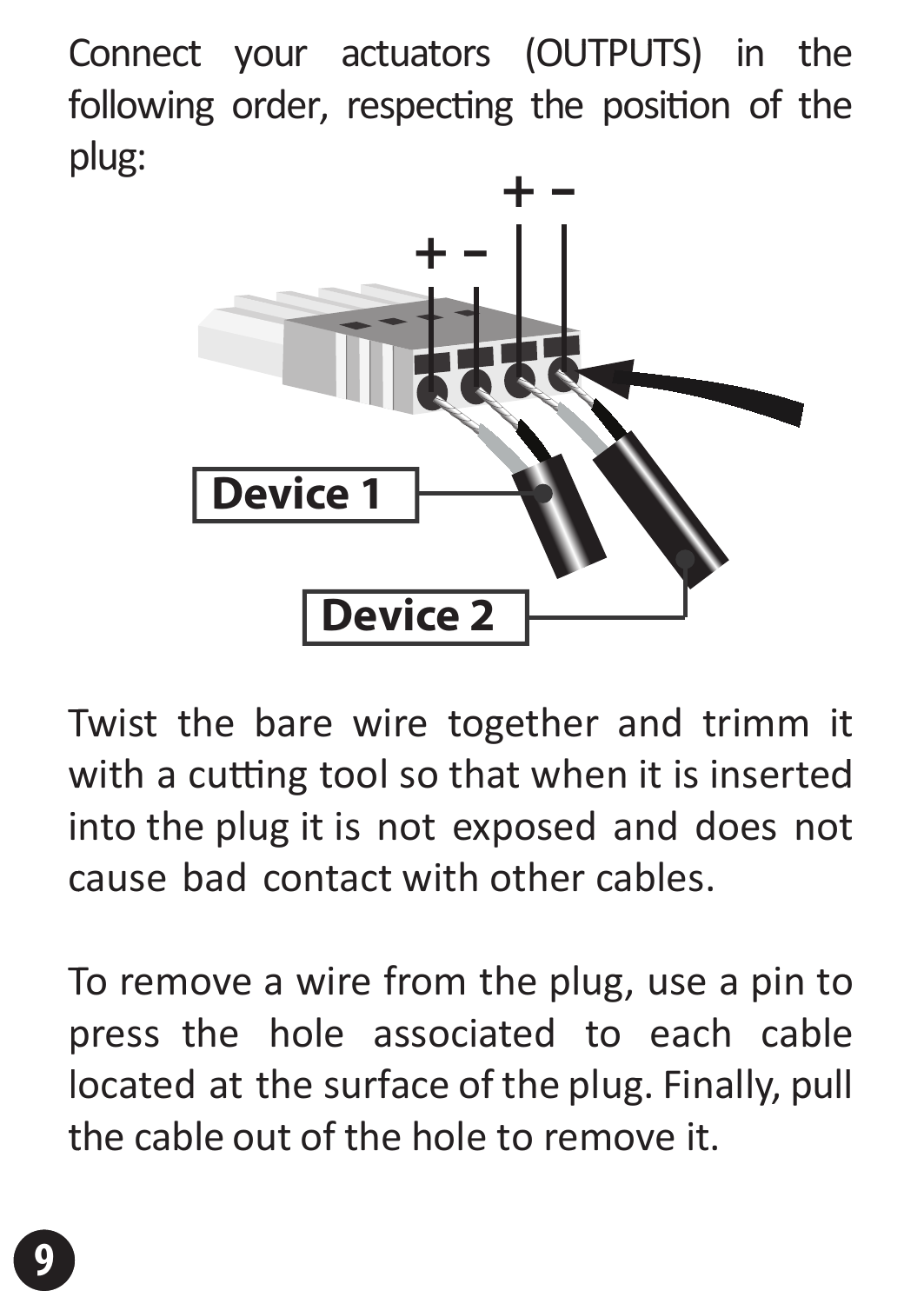

Next, carry out the same procedure on your sensors (INPUTS). Keep in mind that inverting the polarity of the sensor you will also invert the data recorded by TankBot. You can invert this polarity on the software without the need to re-wire the system. s

**Never connect sensors to the OUTPUTS and**  actuators to the INPUTS. A wrong connection can deteriorate your devices or the module itself. d

Lastly, connect the plugs of the sensors (INPUTS) (INPUTS) and actuators (OUTPUTS) to their respective outlets. o



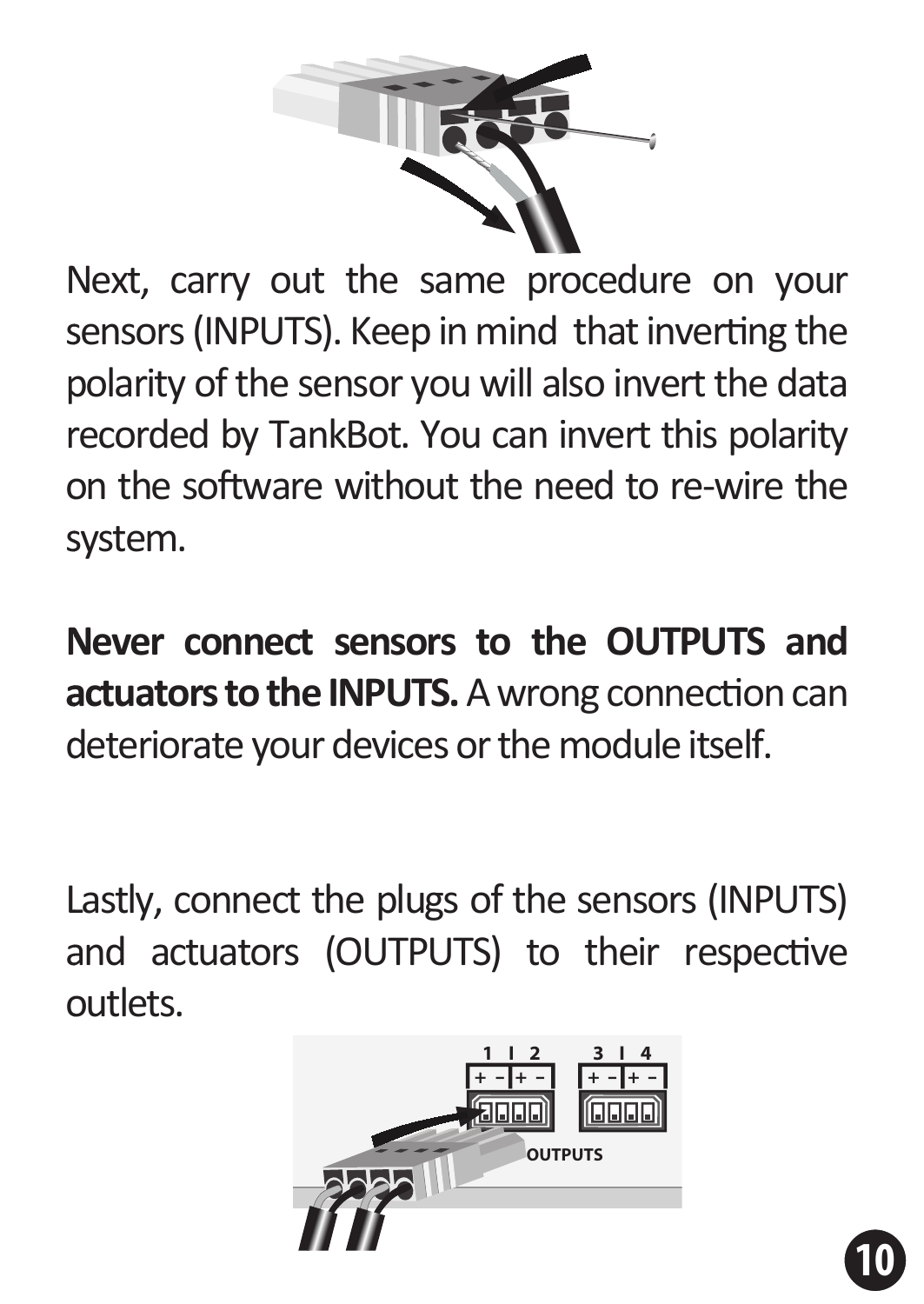# **COMUNICATIONS**



## **Connection to GroNode**

Make sure GroNode is correctly installed and accessible through the GroLab Software, if not follow the instructions provided inside the GroNode's manual.

After installing TankBot, open the GroLab Software, establish connection with GroNode and then, access Modules through the main menu

Usually 2 or 3 minutes are enough for GroNode to detect a newly installed module. After being detected, it automatically appears in the Modules menu under the respective module type section. You can check the list of modules of same type on the right side of this menu.

Note that one GroNode supports a maximum of 4 modules of each type.

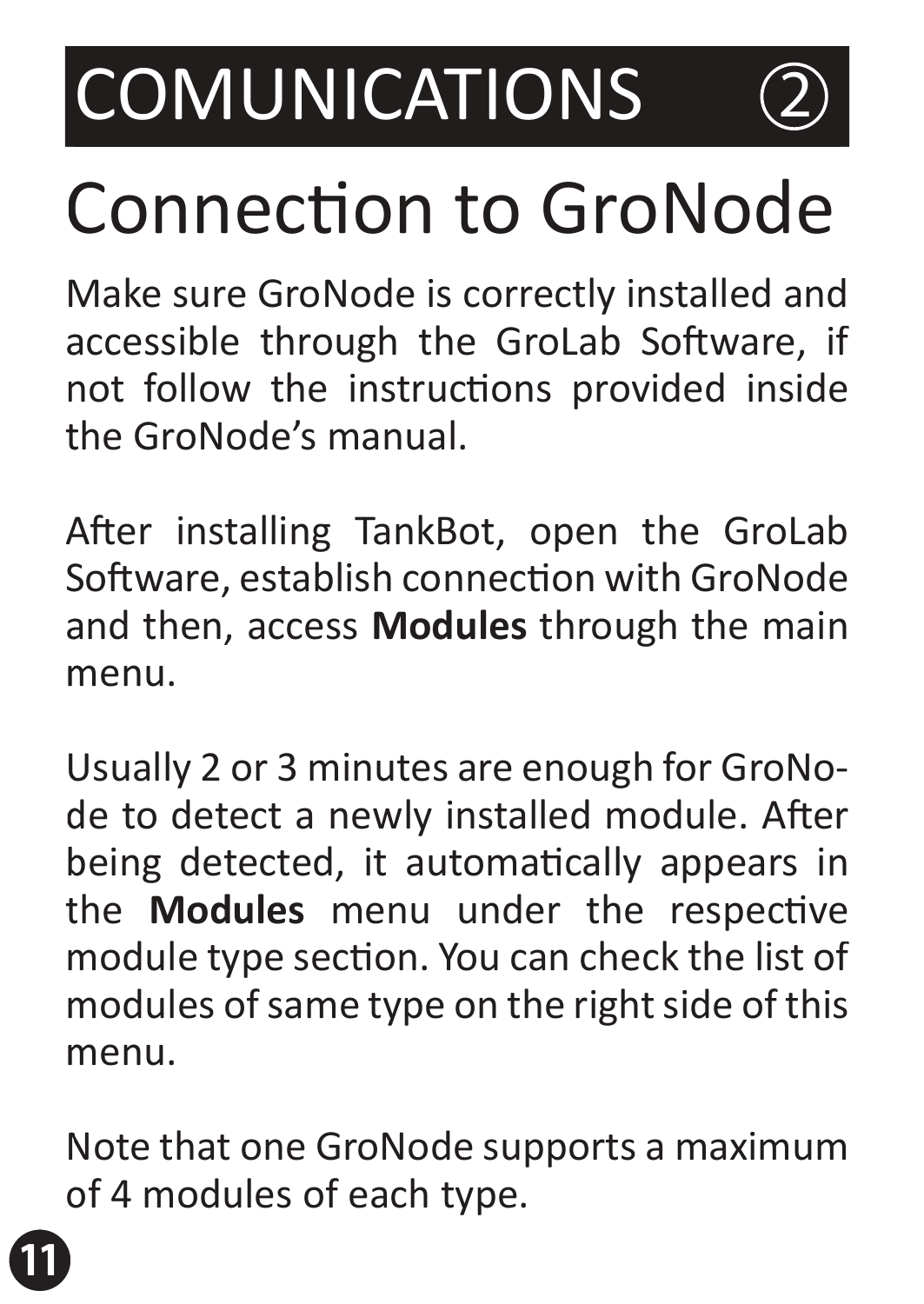#### Problems or losses in communicaƟon

GroNode was designed to communicate with the other modules through radio frequency signals. The range of action is 25 meters (82 feet) indoors and 100 meters (328 feet) outdoors depending on space conditions.

Access the **Modules** menu on the GroLab Software and check if your modules are available. If they aren't available or they are experiencing communication losses, it is possible that you have exceeded the distance between your modules and GroNode.

Inside the **Modules** menu, you can find a wireless signal icon that indicates if the selected module is connected to the GroNode.



**NOTICE: Some load-bearing walls and electronic devices may interfere with the signal.** 

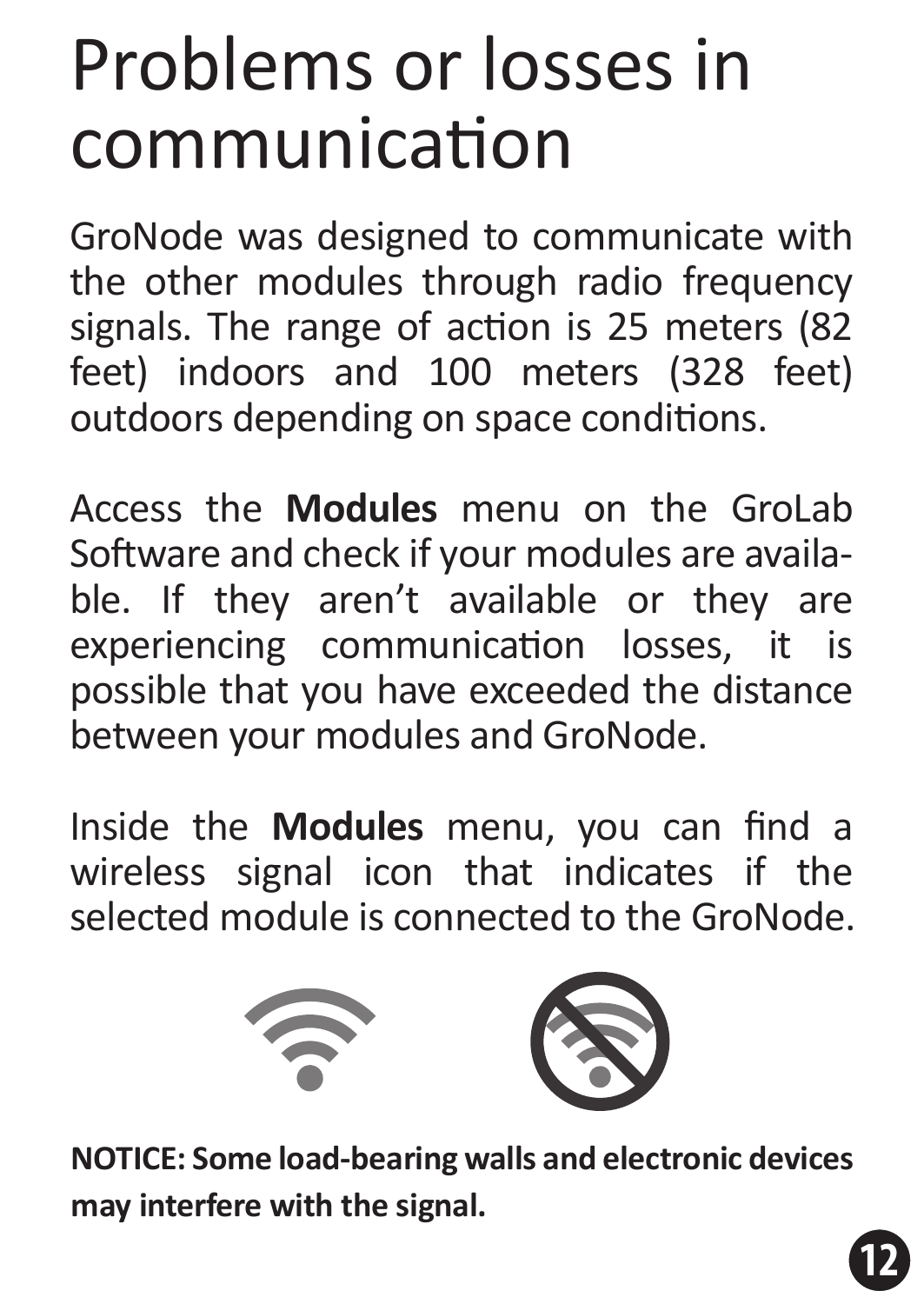been successfully re-established, repeat this -If the problem persists, perform a test run by placing the module next to the GroNode and check the module's communication status through the software. If communication has operation at different distances until you detect the maximum communication distance.

If the module is not found at all, try to cycle the GroNode through all the available communication channels until you find your modules, allowing 3 minutes between channel changes.

To change the communication channel, open the GroLab Software and connect to the GroNode. Inside the **Main Menu (Configurations)**, go<br>to **Settings (GroNode) -> General Settings Tab.** Click the button in the lower right corner to enable editing and change the communication channel to the desired channel. To apply the changes, click the green button in the lower right corner.

If after following the previous steps your modules still don't show up on the GroLab Software, please contact our technical support.



 $\mathbb{G}$  www.opengrow.pt  $\mathbb{\Omega}$  support@opengrow.pt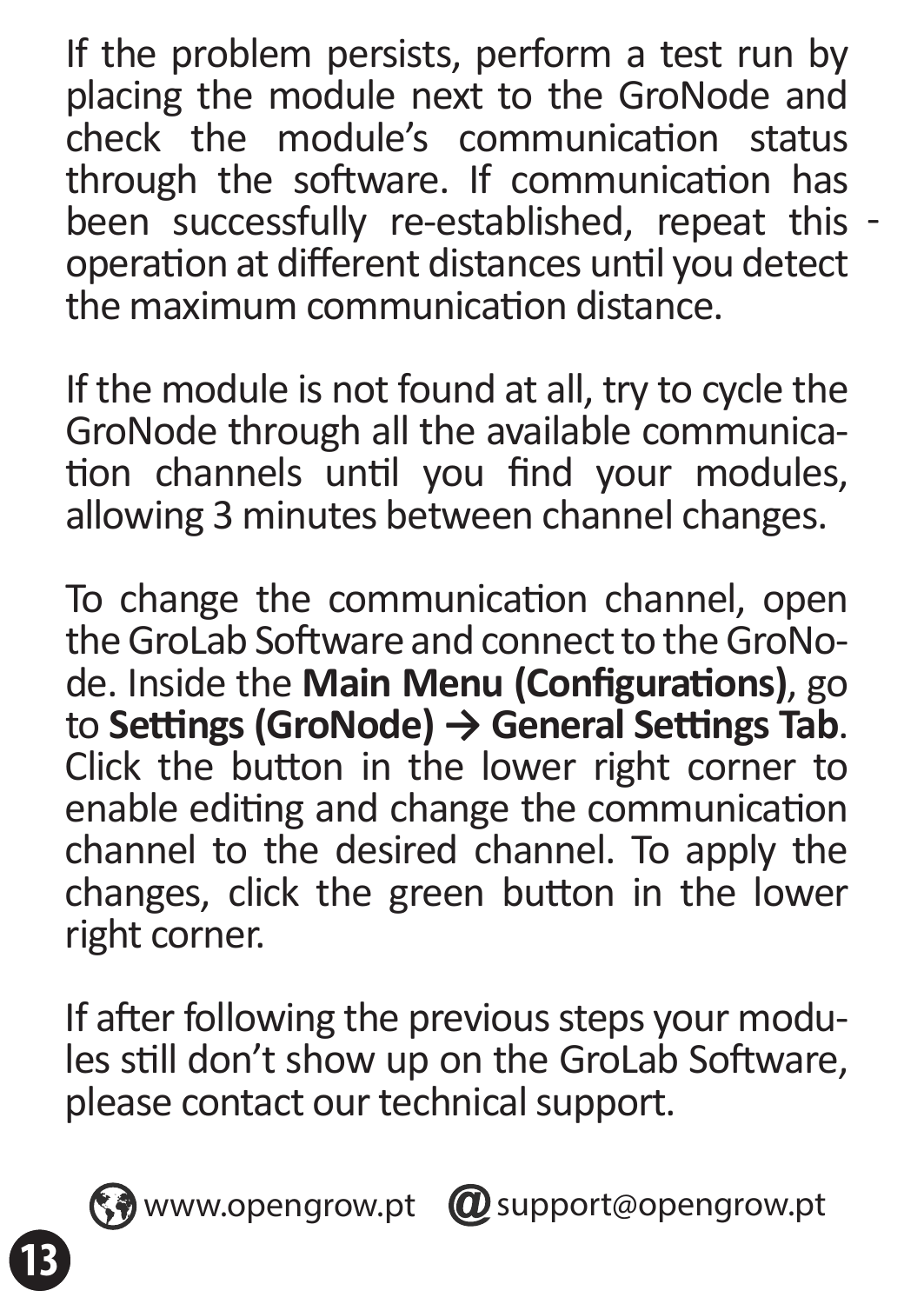

### Firmware Updates

Keep in mind that some software updates will require updating your devices' Firmware.

All updates will provide crucial improvements, ensuring your system's performance.

Connect the type-B USB cable (15) to your device's USB outlet (8) and follow the instructions indicated in the GroLab Software.



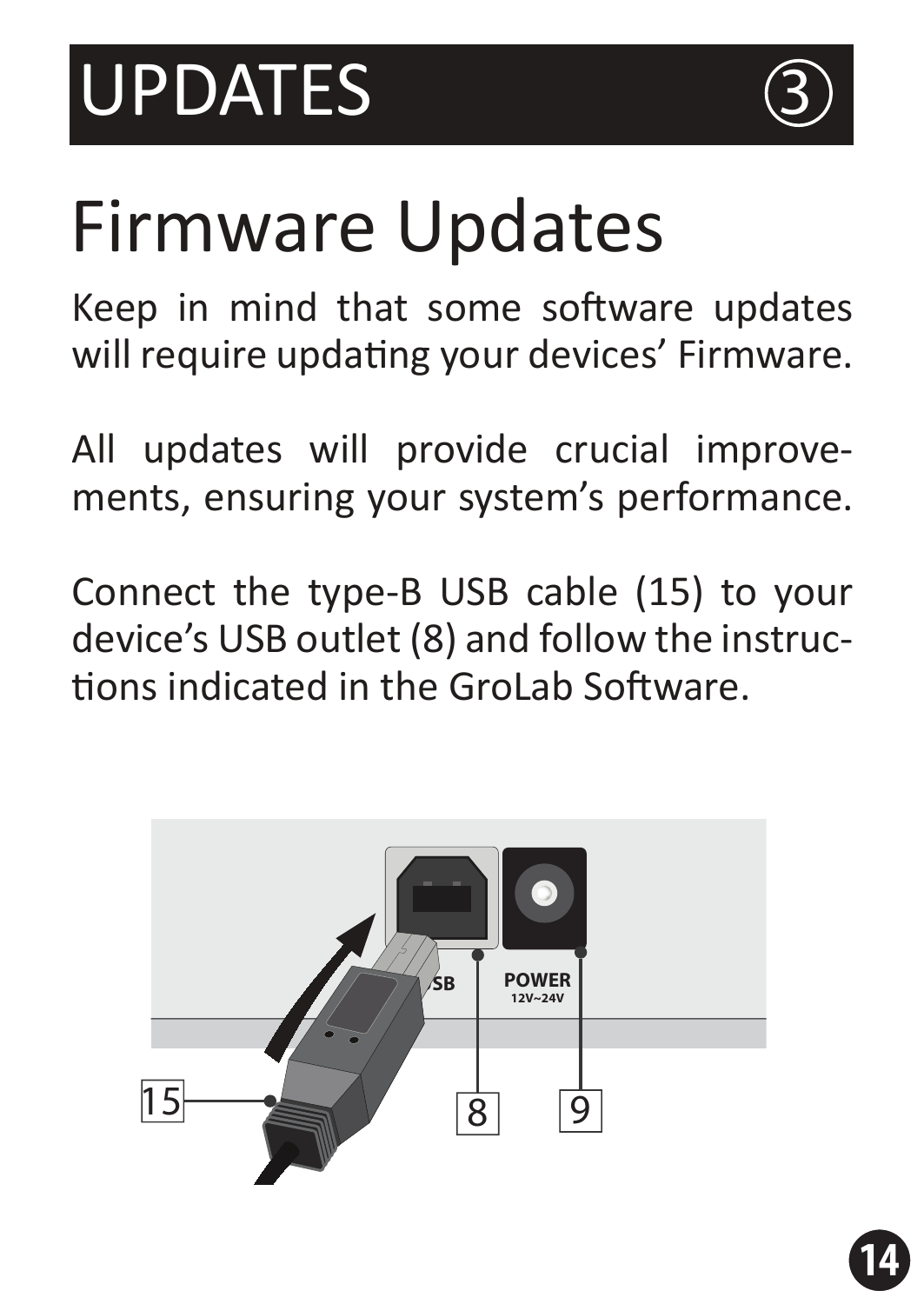### AFETY INSTRUCTIONS  $\widehat{A}$

The following general safety guidelines are provided to help ensure your own personal safety and protect your product from potential damage.

. Do not attempt to service the product and never disassemble the product. For some products with a user replaceable battery, please read and follow the instructions provided by the installation manual.

•Keep your device away from radiators and heat sources. •

•Keep your equipment away from extremely hot or cold temperatures to ensure that it is used within the specified operating range.

•Do not push any objects into the air vents or openings of your equipment. Doing so can cause a fire or electric shock by shorting out interior components.

•Ensure that nothing rests on your equipment's cables and that the cables are not located where they can be stepped on or tripped over. n

•Do not spill food or liquids on your equipment. •

•Before you clean your equipment, disconnect it from the electrical outlet. Clean your device with a soft cloth lightly dampened with water. Do not use liquids or aerosol cleaners, which may contain flammable substances. a

. If your equipment does not operate normally - in particular, if there are any unusual sounds or smells coming from it - unplug it immediately and contact an authorized dealer or the Open Grow support center. a

. To help avoid the potential hazard of electric shock, do not connect or disconnect any cables, or perform maintenance or reconfiguration of your equipment during an electrical storm. e

. Check the voltage rating before you connect the equipment to an electrical outlet to ensure that the required voltage and frequency match the available power source. p

•Also, ensure that your GroLab modules and aƩached devices are electrically rated to operate with the AC power available in your location.

•Do not plug the equipment power cables into an electrical outlet if the powe power cable is damaged. c

. To prevent electric shock, plug the equipment power cables into properly grounded electrical outlets. g

•If you use an extension power cable, ensure that the total ampere rating of the<br>products plugged into the extension power cable does not exceed the ampere products plugged into the extension power cable does not exceed the ampere rating of the extension cable.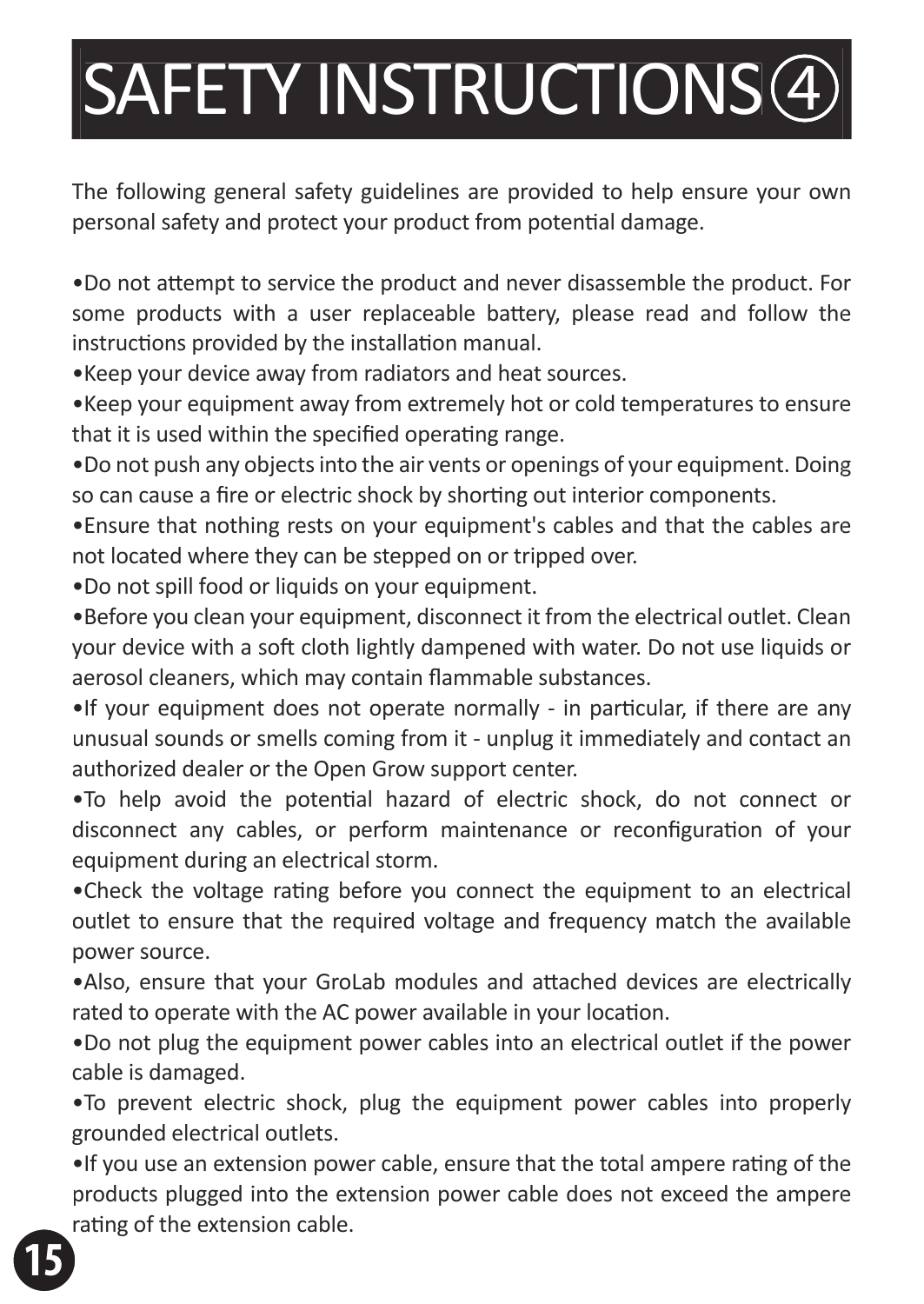### **WARRANTY**



Open Grow, LDA, guarantees the purchaser that the product is free from material and/or manufacturing defects. Open Grow, LDA, liability is limited to the repair or replacement of any defective parts. Do not ship directly to Open Grow, LDA, without first consulting with us to verify the procedure that should be followed.

Contact our technical services at **support@opengrow.pt**.

All Open Grow, LDA, products have a 2-year guarantee except for consumables (sensors and/or actuators of any type) and under normal use.

The loss of the "GroNode" module's internal battery life as a result of its aging is not considered a manufacturing defect. Follow the replacement procedure indicated in the user manual available on your application or .<br>request more information from the technical services.

A guarantee claim is non-transferable and only the original purchaser can submit one. To enforce the guarantee the customer must always provide the purchase invoice.

#### **GUARANTEE DISCLAIMER:**

Application of the guarantee is excluded should the breakdown of the defective part or parts be a result of the product's inadequate and/or negligent use. Understood as inadequate and/or negligent use is any use other than the one for which the product is meant and/or that is recommended in the instructions manual, not executing the maintenance operations recommended in the instructions manual, carrying out operations that are different from those mentioned and that compromise the quality of the product, modifications that are not performed by authorized repairers and/or with non-original or non-approved parts.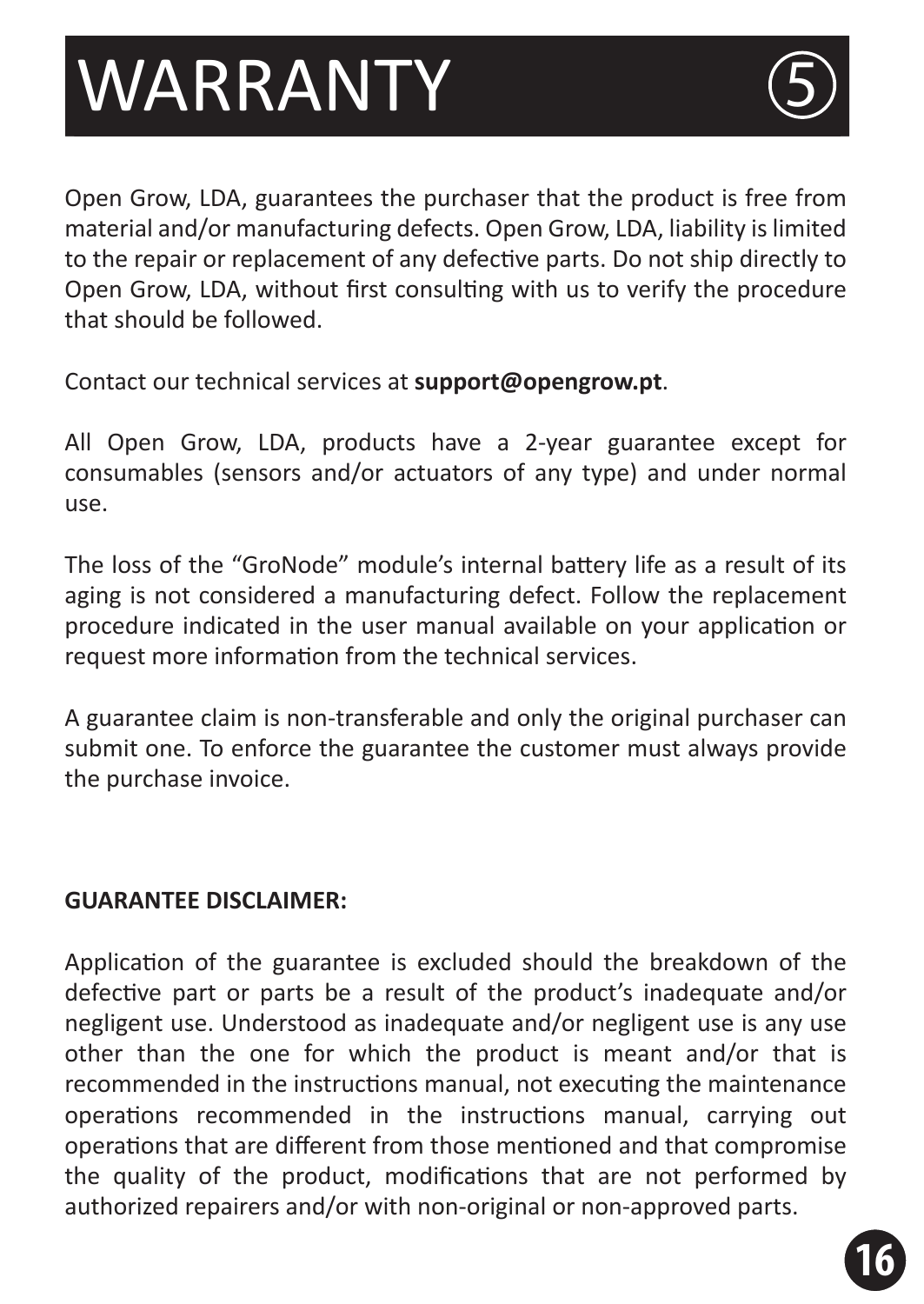## **OMPLIANCE**





This symbol on the product or packaging means that according to local laws and regulations this product should not be disposed of in the household waste but sent for recycling. Please take it to a collection point designated by your local authorities once it has reached the end of its life, some will accept products for free. By recycling the product and its packaging in this manner you help to conserve the environment and protect human health.



This symbol on the product or packaging means that this product is compliant with RoHS Regulations of the European Parliament and Council Directive on the Restrictions of the Use of Certain Hazardous Substances in Electrical and Electronic Equipment (2011/65/EU).



This symbol on the product or packaging means that this product is in compliance with the following directives and regulations:

- •(2014/53/EU) Radio equipment directive.
- $\bullet$ (2011/65/EU) RoHS directive.
- $\bullet$ (2014/35/EU) Low voltage directive.
- •(2014/30/EU) EMC.





Open Grow, LDA, reserves the right to update and/or modify the content of its products at any time without prior warning. Check out our Terms & Conditions at www.opengrow.pt.



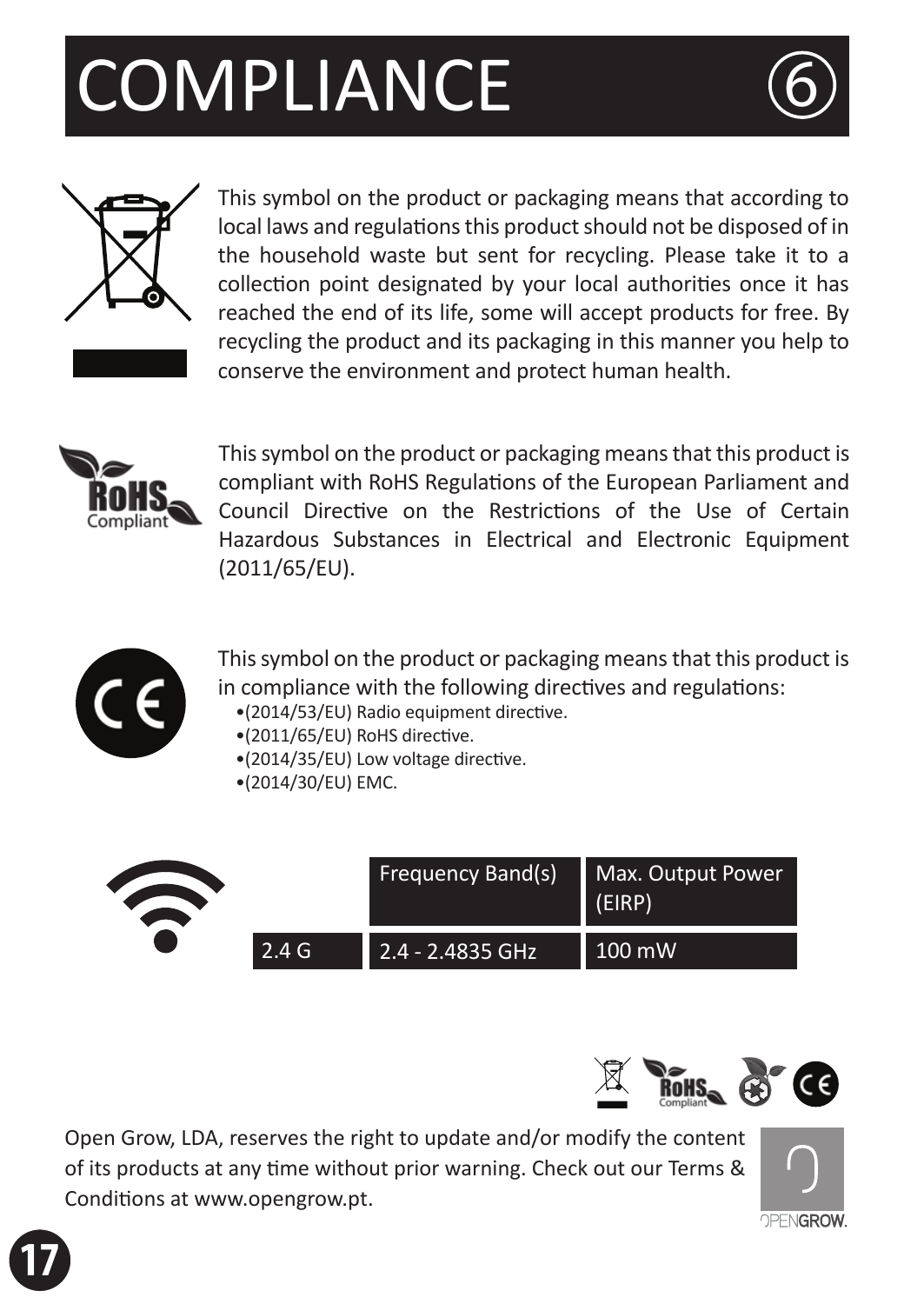

| <u> 1989 - Johann Harry Harry Harry Harry Harry Harry Harry Harry Harry Harry Harry Harry Harry Harry Harry Harry</u>   |  |  |  |
|-------------------------------------------------------------------------------------------------------------------------|--|--|--|
| <u> 1989 - Johann Harry Harry Harry Harry Harry Harry Harry Harry Harry Harry Harry Harry Harry Harry Harry Harry H</u> |  |  |  |
| <u> 1989 - Johann Harry Harry Harry Harry Harry Harry Harry Harry Harry Harry Harry Harry Harry Harry Harry Harry</u>   |  |  |  |
| <u> 1989 - Johann Harry Harry Harry Harry Harry Harry Harry Harry Harry Harry Harry Harry Harry Harry Harry Harry</u>   |  |  |  |
| <u> 1989 - Johann Harry Harry Harry Harry Harry Harry Harry Harry Harry Harry Harry Harry Harry Harry Harry Harry</u>   |  |  |  |
| <u> 1989 - Johann Harry Harry Harry Harry Harry Harry Harry Harry Harry Harry Harry Harry Harry Harry Harry Harry</u>   |  |  |  |
| <u> 1989 - Johann Harry Harry Harry Harry Harry Harry Harry Harry Harry Harry Harry Harry Harry Harry Harry Harry H</u> |  |  |  |
| <u> 1989 - Johann Harry Harry Harry Harry Harry Harry Harry Harry Harry Harry Harry Harry Harry Harry Harry Harry</u>   |  |  |  |
| <u> 1989 - Johann Harry Harry Harry Harry Harry Harry Harry Harry Harry Harry Harry Harry Harry Harry Harry Harry</u>   |  |  |  |
| <u> 1989 - Johann Harry Harry Harry Harry Harry Harry Harry Harry Harry Harry Harry Harry Harry Harry Harry Harry</u>   |  |  |  |
| <u> 1989 - Jan Salaman Salaman (j. 1989)</u>                                                                            |  |  |  |
|                                                                                                                         |  |  |  |